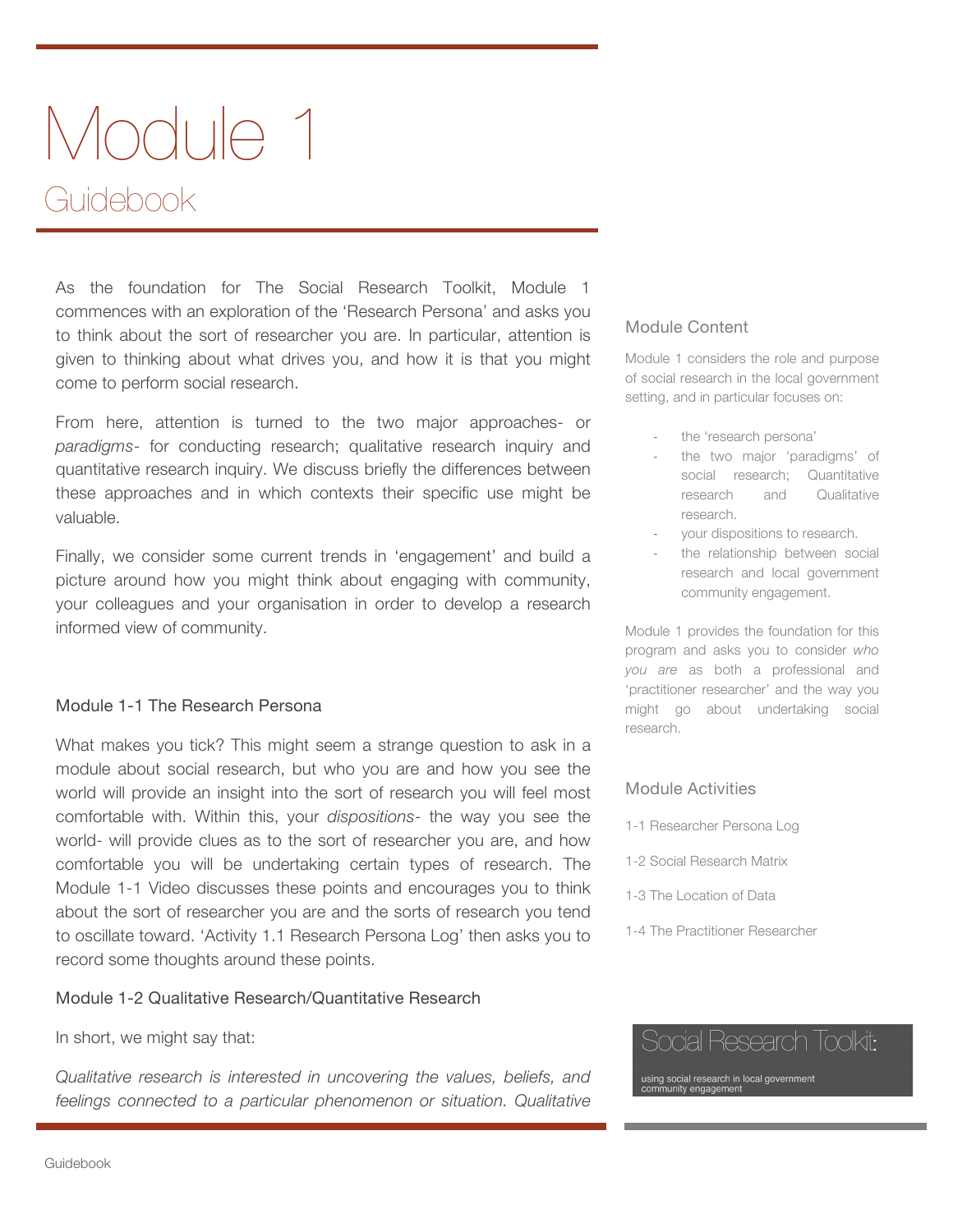*research stresses 'lived experience' and probes what people think and feel- as attitudinal markers- about a particular phenomenon.* 

*Quantitative research by comparison is largely concerned with the quantities connected to a particular phenomenon or event; the frequency, scale and duration of a particular situation, event or occurrence.* 

Both types of research have their place, but the key point here is to understand where you fit- to which of these approaches do you most comfortably align?

After considering your connections to the broad characteristics of Qualitative and Quantitative Research, attention is turned to how you might go about identifying and gathering 'data'. The Module 1-2 Video asks whether you are comfortable directly engaging with community to seek original 'created' data, or whether you prefer exploring 'existing' data contained within reports and previously collated research findings. It is important to realize that both qualitative and quantitative data can be found in either existing sources of data or created from new research. 'Activity 1-2 Social Research Matrix' asks you to consider these points and to locate where you sit as a researcher.

It is also important to note here that the focus of this program is on *social research*. Social research can be conducted from either a qualitative or quantitative viewpoint, and indeed, many research inquiries use combinations of both qualitative and quantitative research to reach their conclusions.

For the purposes of this program at the least, we see social research as research that is concerned with, in one way or other, *human beings and the associations they have with each other and the places in which they live.* As professionals interested in how communities function, you can hopefully see the significance that social research might play in the work that you do.

### Module 1-3 Approaches to Social Research for Local Government

To complete Module 1, an introduction to current theory in community engagement is covered, to situate the place that social research might play in local government community engagement.

Social theorist Chantal Mouffe argues a case for what she has called 'agonistic pluralism' when considering community. What Mouffe was getting at is a fairly straightforward idea; that each of us has our own views on things, our beliefs and attitudes, orientations and dispositions. As human beings we are each individuals. Taken on a larger scale, this will mean that each community, organisation or group is then made up